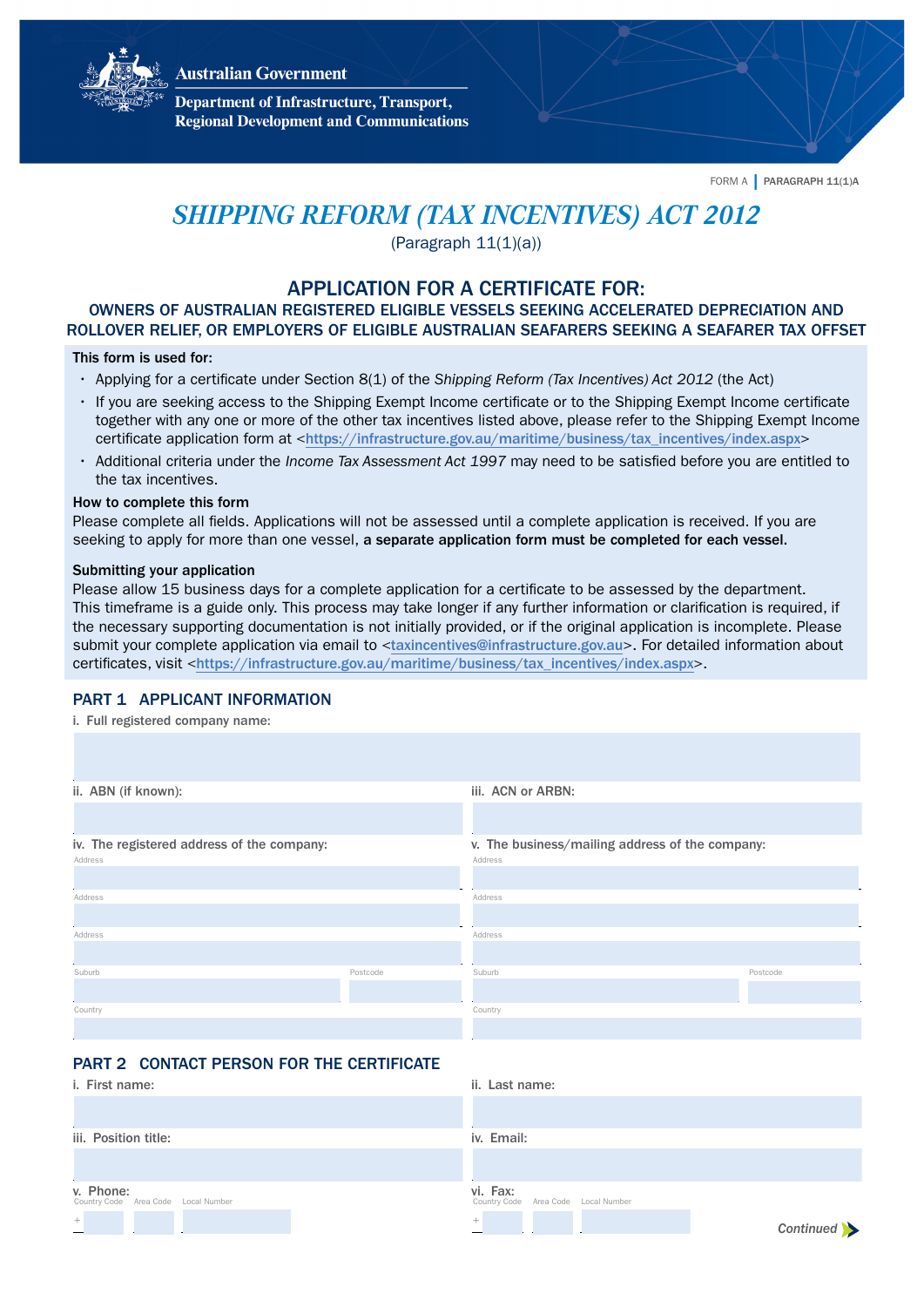

## PART 3 INFORMATION FOR TAX INCENTIVES

i. Accounting period used by applicant for tax reporting purposes: ii. Accounting period sought for this certificate:

iii. Tax incentive(s) which are being sought in relation to the vessel for this income year (please tick all that apply).

Accelerated Depreciation \_\_\_\_\_\_\_\_\_\_ Seafarer Tax Offset \_\_\_\_\_\_\_\_\_\_ Roll Over Relief

to the vessel, the certificate can only cover the last 3 months of the income year unless you have a notice for the vessel.

## PART 4 VESSEL DETAILS

| i. Name of the vessel:                                                                                                               |                                      |        |  |
|--------------------------------------------------------------------------------------------------------------------------------------|--------------------------------------|--------|--|
|                                                                                                                                      |                                      |        |  |
| International<br>General<br>ii. Australian Shipping Register:                                                                        |                                      |        |  |
| iii. Vessel IMO number:                                                                                                              | iv. Gross tonnage:                   |        |  |
|                                                                                                                                      | The application must be accompanied  | Tonnes |  |
|                                                                                                                                      | by a copy of the vessel's Australian |        |  |
| v. Vessel type:                                                                                                                      | tonnage certificate                  |        |  |
|                                                                                                                                      |                                      |        |  |
| vi. Dates for which the certificate is sought:                                                                                       | Date                                 | Date   |  |
| The certificate may apply from the start of the income year or a<br>shorter period if the qualifying conditions are met from another |                                      | to     |  |
| date in that income year. If this is your first certificate in relation                                                              |                                      |        |  |

vii. Description of how the vessel was used during each day for which the certificate is sought: Summary of voyages undertaken to establish trading or operating pattern and the nature of cargo and passengers carried. Please attach additional information if insufficient space.

## PART 5 VESSEL DETAILS (Optional)

Please complete the optional sections 5i and 5ii if you would like the certificate to set out days during the next income year for which relevant requirements are likely to be met. You will still need to apply for a certificate in the next income year in order to access the tax incentives.

| i. Dates for which the certificate is likely to be sought: | Date | Date |
|------------------------------------------------------------|------|------|
|                                                            |      |      |

ii. Description of how the vessel is likely to be used during each day for which the certificate is likely to be sought: Summary of voyages planned to be undertaken to establish trading or operating pattern and the nature of cargo and passengers planned to be carried

*CONTINUED*